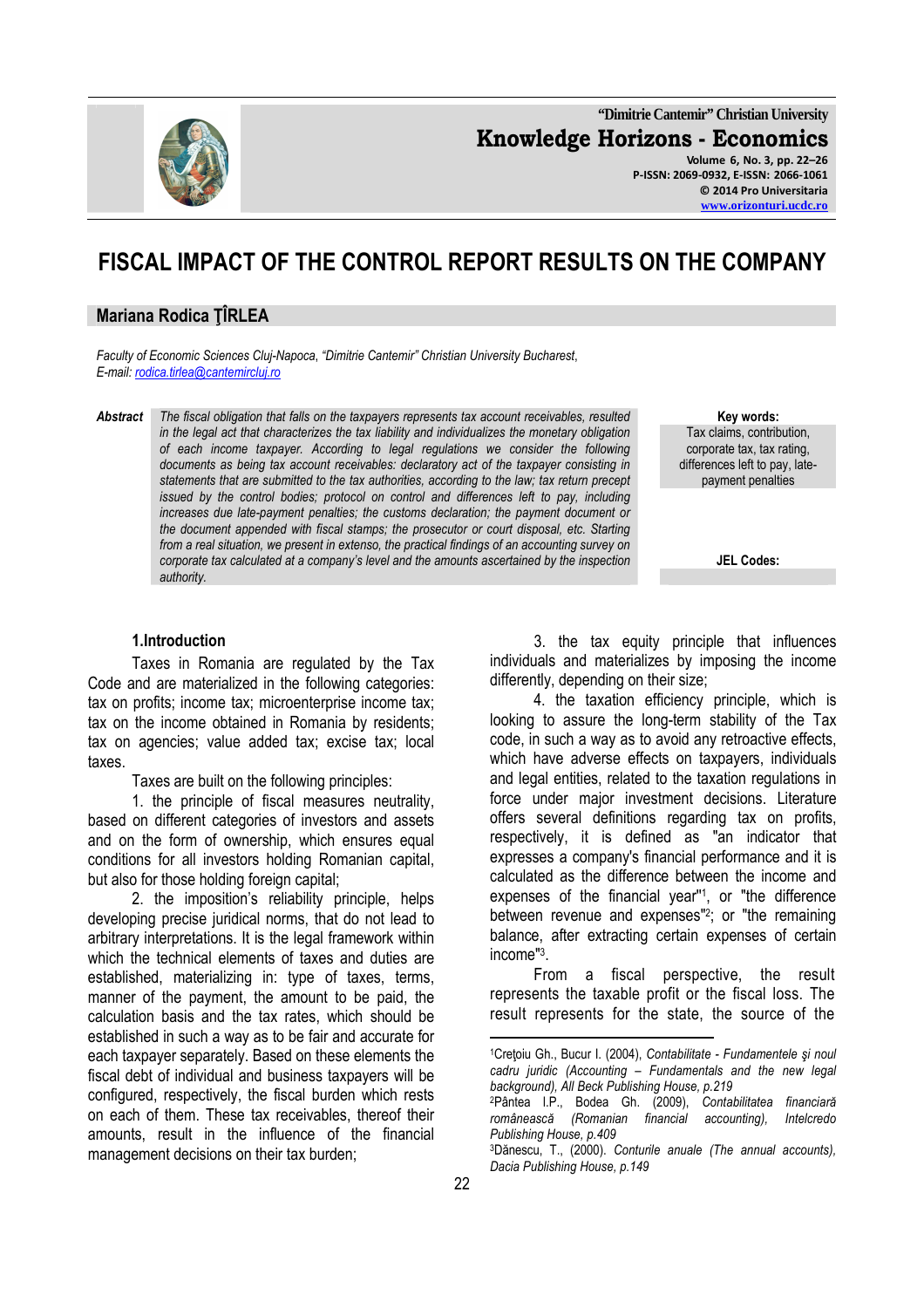taxes payable owed by individual and business taxpayers, which is based on the principles underlying their allocation.

The task of company's management includes the responsibility for implementing and maintaining an integrated management system that targets the achievement of specific objectives: use of material resources, financial resources, human resources, quality, environment, health, occupational safety, marketing, cost management. "Moreover, a strong employer brand lowers costs, including company's recruitment costs, because, due to their loyalty, the organization does not have to replace existing employees with new ones, retention costs being lower than recruitment and induction ones"<sup>4</sup> .

#### **2. Case study on the determination of the taxable basis for determining the tax on profits**

The research followed the correct determination of the taxable basis for determining the tax on profits and the additional tax established for the SC QACADEMICA LLC Company.

In determining the taxable basis of the tax on profit, for the year 2013, we considered:

− the legislation regarding the tax of profits, applicable for the analysed timeframe;

− the data contained in the tax declarations, published by SC QACADEMICA LLC with the tax authority within its range;

− the calculation and booking of the depreciation of structural funds investments and other fixed assets billed by SC QACADEMICA LLC;

− aspects regarding the calculation's precision, the society's compliance with the present legal framework;

− generating documents regarding the extra income tax, established for this period by the fiscal authority, after a tax inspection, in the sense of the correct and legal amount owed by the company.

Documents and evidence which we refer to are the following:

General fiscal inspection report, concluded on the 1st of December 2009 with no. ABSCD12345 prepared by the fiscal authority;

 $\overline{a}$ 

- The taxation decision, on additional tax liabilities to be paid, established by the fiscal inspection no. EFG dated 1st of December 2009, prepared by the fiscal authority;
- The legal framework which we refer to, is materialized in:
- − Law no.133/20.07.1999 on stimulating private enterprisers for setting up and developing small and medium enterprises;
- − GEO no. 297/30.12.2000 amending the Law no. 133/1999;
- − Law no. 414/26.06.2002 regarding tax on profit;
- − GEO no. 70/28.08.1997 on fiscal control, modified and completed;

In this respect, the following appendices have been prepared:

− Appendix no. 1 called "situation regarding the determination of the taxable basis and the calculation of the payable tax on profits, determined by the tax authority, declared by the claimer and the one established by the chartered accountant for 2013."

The acknowledgements are based on the information derived from the accounting records, the control certificate and the accounting expertise.

The analysis of documents and evidence shows different results, for which we proceeded to comparatively analyse the tax on profit established by the fiscal authority, the tax established by the company and the one imposed by the chartered accountant, as resulting from the table 1.

Based on this table, obtained from the data shown in the accounting of the company SC QACADEMICA LLC, the data in the inspection report and the ones resulting from the situation's expertise, we ascertain the following:

- − In 2013, SC QACADEMICA LLC, submitted the profit tax statement. According to their records, the company had a profit.
- In the situation presented above, the tax authority as well as the accounting expert did not take into account the fiscal loss from previous years, loss registered as a result of applying Measure no. 1in the Certificate no. ABCDE, previously filled.
- − Analysing the table, it results that, the tax authority has not considered as being deductible the additional depreciation expenses in the amount of 311128 lei. In 2005, SC QACADEMICA LLC does not register because of a material error, the additional depreciation expenses in the amount of 311.128 lei,

<sup>4</sup>Luca, F.Al., Ioan C.AM. Sasu, C., *Implementation and Development of the "Employer Branding Management" Concept on the Romanian Labor Market in the Current Economic and Social Context*, Annals of Ovidius University of Constanta, Economic Sciences Series, vol XIII, Issue 1, 2013.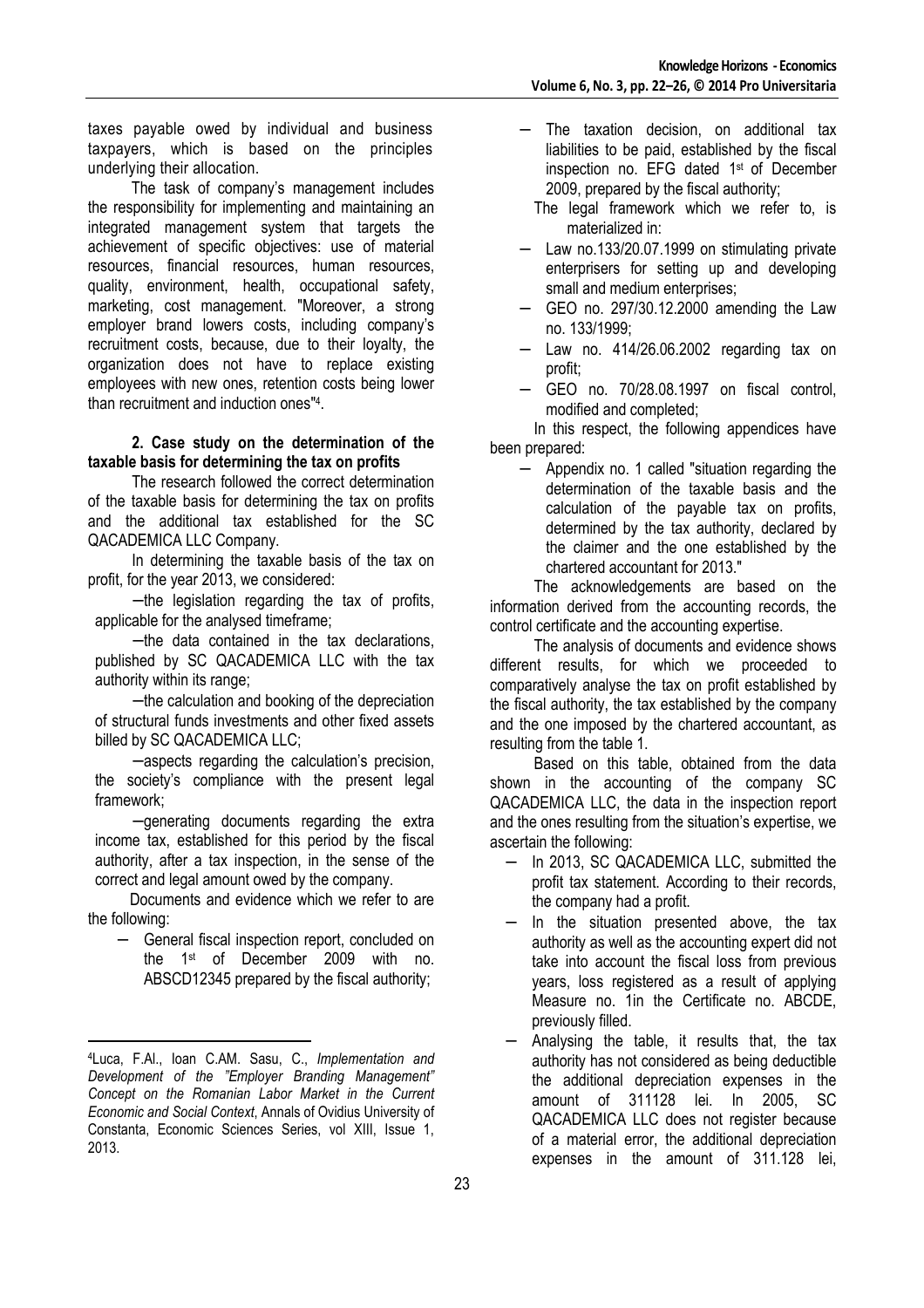representing the depreciation calculated for a fixed number of 20 assets, for which new operating lives were established, according to another Certificate dated 01.12.2013.

*Table 1.* 

| SIATUATION OF THE FINANCIALINDICATORS 31.12.2013 |                                                       |                          |                                                            |                                                                              |                                                                 |
|--------------------------------------------------|-------------------------------------------------------|--------------------------|------------------------------------------------------------|------------------------------------------------------------------------------|-----------------------------------------------------------------|
| Running<br>Number                                | INDICATORSFOR THE TAX ON PROFIT CALCULATION BASIS     |                          | <b>Sums</b><br>established<br>by the fiscal<br>authorities | $\overline{\text{Sums}}$<br>established<br>in the<br>financial<br>statements | <b>Sums</b><br>established<br>in the<br>accounting<br>expertise |
| $\mathbf 0$                                      | 1                                                     | $\overline{2}$           | $\overline{3}$                                             | 4                                                                            | $5\overline{)}$                                                 |
| $\mathbf{1}$                                     | Total income                                          | $\ddot{}$                | 41.760.324                                                 | 41.760.324                                                                   | 41.760.324                                                      |
| $\overline{2}$                                   | Difference on the account 711- Variation in inventory | $\overline{\phantom{a}}$ | 327.662                                                    | $\Omega$                                                                     | 327.662                                                         |
| 3                                                | Total income resulted in the control                  | $=$                      | 42.087.986                                                 | 41.760.324                                                                   | 42.087.986                                                      |
| $\overline{4}$                                   | <b>Total expenses</b>                                 | $\blacksquare$           | 36.275.463                                                 | 36.366.745                                                                   | 36.275.463                                                      |
| $\overline{5}$                                   | Earnings                                              |                          |                                                            |                                                                              |                                                                 |
|                                                  | $\overline{\text{Profit}}$ (+)                        |                          | 5.812.523                                                  | 5.393.579                                                                    | 5.812.523                                                       |
|                                                  | $Loss(-)$                                             |                          |                                                            |                                                                              |                                                                 |
| 5                                                | Depreciation not included in expenses                 |                          |                                                            |                                                                              | 311.128                                                         |
| 6                                                | Gross earnings                                        |                          |                                                            |                                                                              |                                                                 |
|                                                  | Profit $(+)$                                          | $\equiv$                 | 5.812.523                                                  | 5.393.579                                                                    | 5.501.395                                                       |
|                                                  | Loss $(-)$                                            |                          |                                                            |                                                                              |                                                                 |
| 7                                                | Non-deductible expenses                               | $\ddot{}$                | 266.160                                                    | 254.511                                                                      | 266.160                                                         |
|                                                  | Tax on profits                                        | $\ddot{}$                | 91.282                                                     | 91.282                                                                       | 91.282                                                          |
|                                                  | Fines and penalties                                   | $\ddot{}$                | 62.627                                                     | 62.627                                                                       | 62.627                                                          |
|                                                  | Sponsorship                                           | $\ddot{}$                | 100.602                                                    | 100.602                                                                      | 100.602                                                         |
|                                                  | Commodate                                             | $\ddot{}$                | 11.649                                                     | 0                                                                            | 11.649                                                          |
| 8                                                | Tax result                                            | $=$                      |                                                            |                                                                              |                                                                 |
|                                                  | Profit $(+)$                                          |                          | 6.078.683                                                  | 5.648.090                                                                    | 5.767.555                                                       |
|                                                  | $Loss (-)$                                            |                          |                                                            |                                                                              |                                                                 |
| 9                                                | REFIGURED TAXBLE PROFIT                               | $\equiv$                 | 6.078.683                                                  | 5.648.090                                                                    | 5.767.555                                                       |
| 10                                               | Tax losses in the previous years - total              |                          | $\Omega$                                                   | 4.828.136                                                                    | $\Omega$                                                        |
| 11                                               | REFIGURED TAXABLE PROFIT                              | Ξ                        | 6.078.683                                                  | 819.954                                                                      | 5.767.555                                                       |
| 12                                               | Tax on the refigured profits                          | $\blacksquare$           | 972.589                                                    | 131.193                                                                      | 922.809                                                         |
| 13                                               | Tax credit/sponsorships                               |                          | 94.626                                                     | 40.172                                                                       | 94.626                                                          |
| $\overline{14}$                                  | Tax on the due profit                                 | $=$                      | 877.963                                                    | 91.021                                                                       | 828.183                                                         |
| $\overline{15}$                                  | Profit taxpaid by the company                         | $\frac{1}{2}$            | 91.282                                                     | 91.282                                                                       | 91.282                                                          |
| 16                                               | Extra profit tax paid in the previous year            | $\overline{\phantom{a}}$ | $\Omega$                                                   | $\mathbf 0$                                                                  | $\overline{0}$                                                  |
| 17                                               | Extra profit tax to be paid                           | $=$                      | 786.681                                                    | $-261$                                                                       | 736.901                                                         |
|                                                  | To be paid                                            | $\ddot{}$                | 786.681                                                    | $-261$                                                                       | 736.901                                                         |
|                                                  | To recover                                            | $\blacksquare$           |                                                            |                                                                              |                                                                 |
| Tax credit calculation/sponsorships:             |                                                       |                          |                                                            |                                                                              |                                                                 |
|                                                  | Turnover*0,3%                                         | 31.541.874               | 94.626                                                     | 94.626                                                                       | 94.626                                                          |
|                                                  | 20% of the profit tax                                 |                          | 194.518                                                    | 26.239                                                                       | 184.562                                                         |

- From the table analysis it results that the tax authority has not considered expenses
- We show that according to art. 63 of the Tax procedure code with respect to "the probative force of the justificatory documents and accounting records"<sup>5</sup> the conclusions are as follows: "The supporting documents and the accounting records of the taxpayer constitutes evidence in determining the taxable basis. If there is other evidence, they will be taken into account in determining the taxable basis." This

l

situation is about a previous control certificate. It said in the response to the appeal, that the tax inspection authority was not presented with the supporting documents that attest that the extra depreciation expense must also be included. However claiming that the authority had no knowledge of the Report dated 01.12.2013, regarding the establishing of a new damping time is also discarded by the fact that the accounting affidavit no. 1111/31.12.2005, registers the depreciation difference for 2005 and partly for 2006.We show that the depreciation recorded in the accounts of SC

<sup>5</sup>Art. 63 inTaxProcedure Code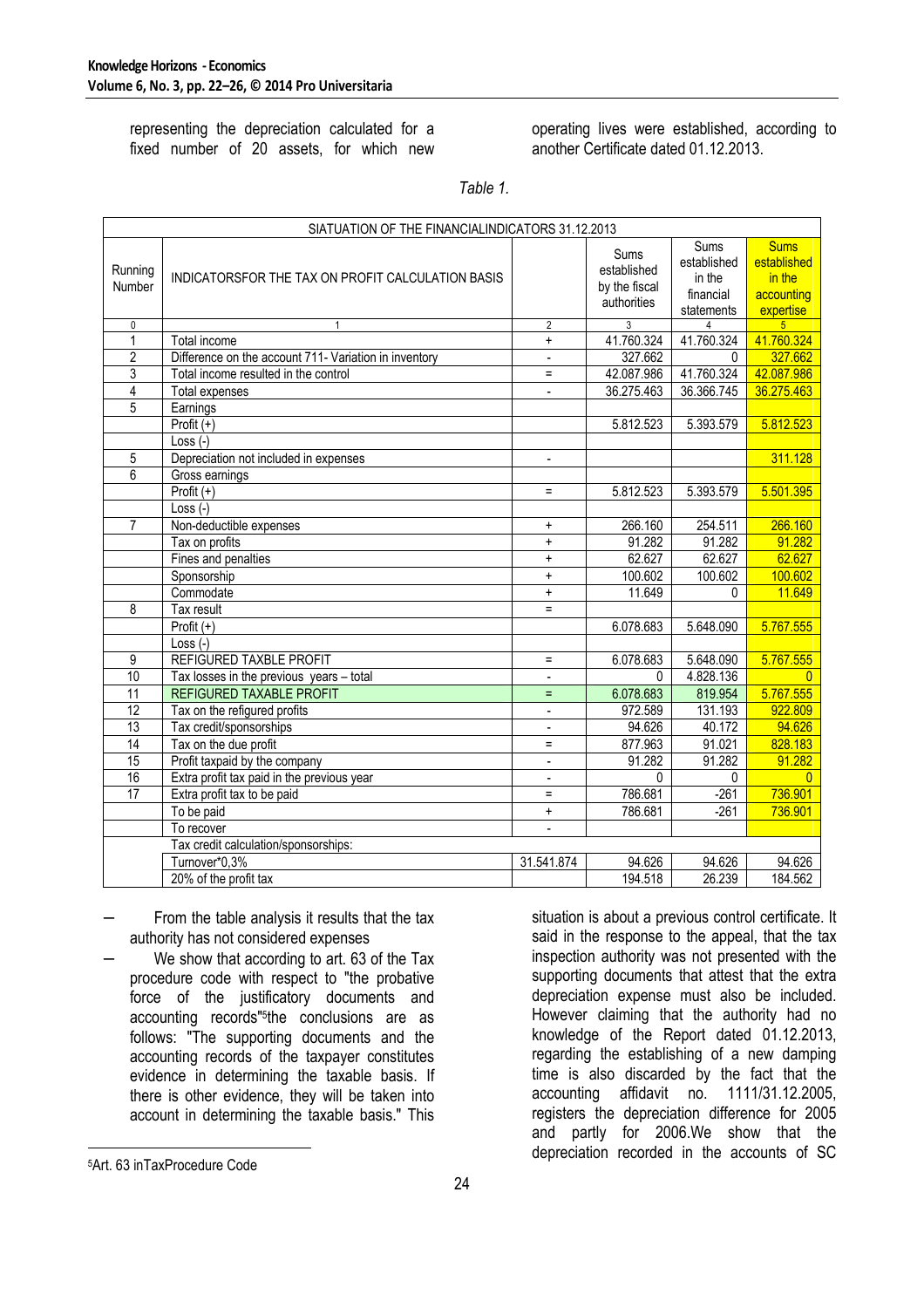QACADEMICA LLC, for the 20 assets specified in the report, was 125091 lei in 2013, and by recalculating depreciation periods, the depreciation calculated for the same year, was in sum of 436219 lei, according to the accounting documents. The accounting affidavit no. 1111/31.12.2005 was drawn up during inspection.

In determining the tax liability for SC QACADEMICA LLC, the fiscal inspection was bound, according to art. 7 paragraph 2 of the Tax procedure code approved by Government Ordinance no. 92/2003, "to examine the facts, to obtain and use all necessary information and documentation in order to determine correctly the taxpayer's situation"<sup>6</sup> the documents we refer to in paragraph (iv), "and other sustaining documents "that must be taken into account in determining the taxable basis.

6. In 2013, the accounting expertise establishes profit tax in the amount of 82883 lei, which was paid by the claimer in value of 91282 lei. The expertise of the fiscal authorities however, resulted in a profit tax of736.901 lei.

7.After having analysed the documents with the purpose of determining the taxable basis for establishing the 2013 profit tax, taking into account the tax legislation applicable in the analysed period, we assert the following:

The fiscal authority did not consider the additional depreciation expense in the amount of 311.128 lei as being deductible expenses. SC QACADEMICA SRL does not register additional depreciation expenses in 2013 due to an error. These expenses are in value of 311.128 lei, representing the depreciation for a total of 20 assets, for which new operating lives were established, according to the Record dated 01.12.2013.

We show that according to art. 63 of the Tax Code referring to "the documents and accounting records force of evidence" asserts as follows: "The supporting documents and accounting records of the taxpayer constitute evidence in determining the taxable basis. If there is other evidence, they will also be taken into account in determining the taxable basis "(sbl. ns.). Based on the SC QACADEMICA SRL Report dated 01.12.2013, establishing the new depreciation duration and the accounting affidavit no. 1111/31.12.2005, the difference in depreciation is registered in 2013. These documents constitute "other evidence" and they "will be taken into account in determining the taxable basis."

### **3. Conclusions**

1.In 2005, the accounting expertise establishes a 828.183 lei profit tax, 91.282 lei of which was paid by the company, resulting in an additional tax in an amount of 736.901 lei.

2.The tax inspection carried out by the control authority raises the taxable income by the amount of 2491150 lei, representing the claim of SC QACADEMICA LLC Ona Company called SC QACADEMICA 10 LLC. This amount is reflected in the account balance of 401 suppliers and it goes back to 2004 and 2005. The reason for this raise in the taxable income was that, SC QACADEMICA 10 LLC, at the time of the second fiscal control, was dissolved and radiated from the Trade Registry Office records.

3.Because, according to art. 236 of Law no. 31/1990, republished, it is shown that the "dissolution of a limited liability company with a sole owner, draws the universal transmission of the company to the sole shareholder, without liquidation". The text however does not say that the debt of a company to a dissolved supplier has the effect of increasing the revenues of the indebted company. Also, the debt to SC QACADEMICA 10 LLC, is within the limitation period and it can therefore be considered a certain and contingent debt, which in the present situation is due to the sole owner.

4.Consequently, the increase of the taxable income by the amount of 2491150 lei, representing the debt of SC QACADEMICA 10 LLC to SC QACADEMICA LLC established by the fiscal inspection has no legal background.

5.Taking into account these considerations, on 30.03.2013, the chartered accountant establishes a fiscal loss of 1.059.813 lei.

6.SC QACADEMICA 10 SRL does not owe profit tax, but it paid 32.571 lei by way of profit tax, representing the extra paid amount.

Between the income of a company and the costs incurred to achieve them, there is a causal relationship, namely an expense must be related to an income. As a result, the revenue-generating factor materializes in expenses. "In determining the taxable profits, only expenses incurred for the purpose of making taxable income, including those regularized by the laws in force, are considered deductible expenses"<sup>7</sup> . In determining the fiscal outcome, costs incurred by a company must be kept within the limits allowed by the laws that are characteristic to the entity's activity; must be performed in order to achieve taxable income; must

l

 $\overline{a}$ 

<sup>7</sup>Art.21 from law no.571/2003 on the Tax Code, amended and supplemented - the synthesis of the characteristics associated withdeductible and non-deductible expenditure, Official Gazette 927/2003

<sup>6</sup>Art. 7 paragraph 2 inTaxProcedure Code